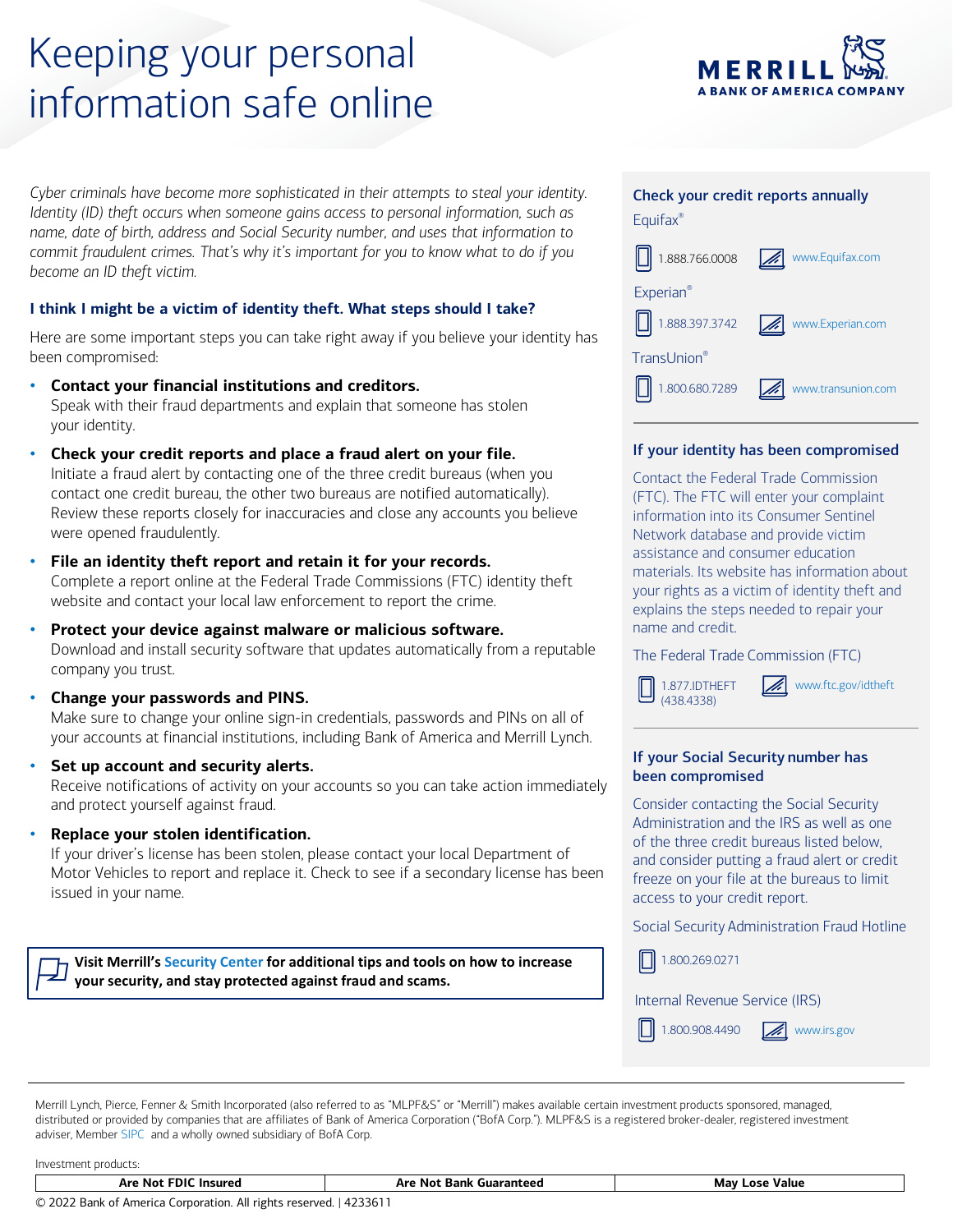## **My Merrill account may have been compromised. What should I do?**

Here are some online security tips and best practices to follow if you think your Merrill account has been compromised:

- If you notice suspicious or fraudulent activity on your account, notify your Merrill Financial Advisor 1.800.MERRILL (1.800.637.7455) and have a Relationship Pin (RPIN) placed on your account immediately.
- Review all recent activity in your account(s) to make sure no further fraudulent activity has occurred.
- Add a security code/PIN to your smartphone. If your device offers the capability to enable fingerprint or other biometric authentication, this should be enabled as well.
- Set up an alternative delivery option to receive a one-time code used when logging into the Merrill website and mobile application.

# **How can I be sure my email to my financial advisor and client associate are safe?**

Use MyMerrill Secure Message Center for communications with your financial advisor or client associate. Unlike regular email, the Secure Message Center is protected by Merrill firewalls and requires you to login to MyMerrill using your User ID and password to send an email to your financial advisor and client associate through the Secure Message Center.

## **My email has been compromised. What should I do first?**

Your e-mail account has been compromised if an unauthorized person acquired your login information, and has used it to access your e-mail account potentially to commit fraud. If you think your email account has been compromised, in addition to changing your login credentials, take these steps as soon as possible:

## • **Determine if any fraudulent emails were sent from the compromised account.**

Check the account's "sent" and "deleted" folders to check for any emails you didn't write. Often, you learn you were compromised when someone on your contact list alerts you that he or she received an email from your account containing a suspicious link or other questionable information.

• **Notify your contacts**.

Let them know they may receive spam messages that appear to come from your email account, and to not open those messages or click on any links they might contain.

• **Determine if any sensitive information might have been compromised.** Sensitive information includes Social Security numbers, passwords, account numbers and/or other financial Information.

#### **What should I do if I receive a suspicious email?**

If you do receive a suspicious email, don't click on any links in it or reply to it simply delete it.

To report a suspicious email that uses Merrill or Bank of America's name, forward it to [abuse@bankofamerica.com.](mailto:Seminarcentral@bofa.com)

And, to make sure you're at MyMerrill.com website when you log in to your account, type [www.mymerrill.com](http://www.mymerrill.com/) in your browser.

#### Tips for creating strong login credentials

#### Avoid using common information.

Instead of using the word "password," your name, birthday, Social Security number, or your pet's name, use something that's meaningful to you but isn't common knowledge.

## Use at least 8 characters and include letters, numbers, punctuation and symbols.

The greater the variety of characters in your password, the better. For example, "P@SSw0rD" is more secure than "password" but "2P!nkC@tS" is even better.

#### Use different passwords for different sites and change your passwords often.

Cyber criminals often steal passwords on websites that have very little security and then use that same password and username in more secure environments, such as banking websites. Set up an automatic reminder to change your passwords every three months for your email, banking, credit card and social media accounts.

#### Use your security questions regularly, choosing questions and answers that are unique to you.

The information you provide identifies you and helps protect you from fraud.

#### Multifactor Authentication

Sometimes called "multifactor authentication," this process uses two steps to check the identity of an individual trying to access an email account, computer or network, such as a username/password and a four-digit numeric code texted to the account holder.

**Increase your overall security and add an extra layer of protection with multifactor authentication.**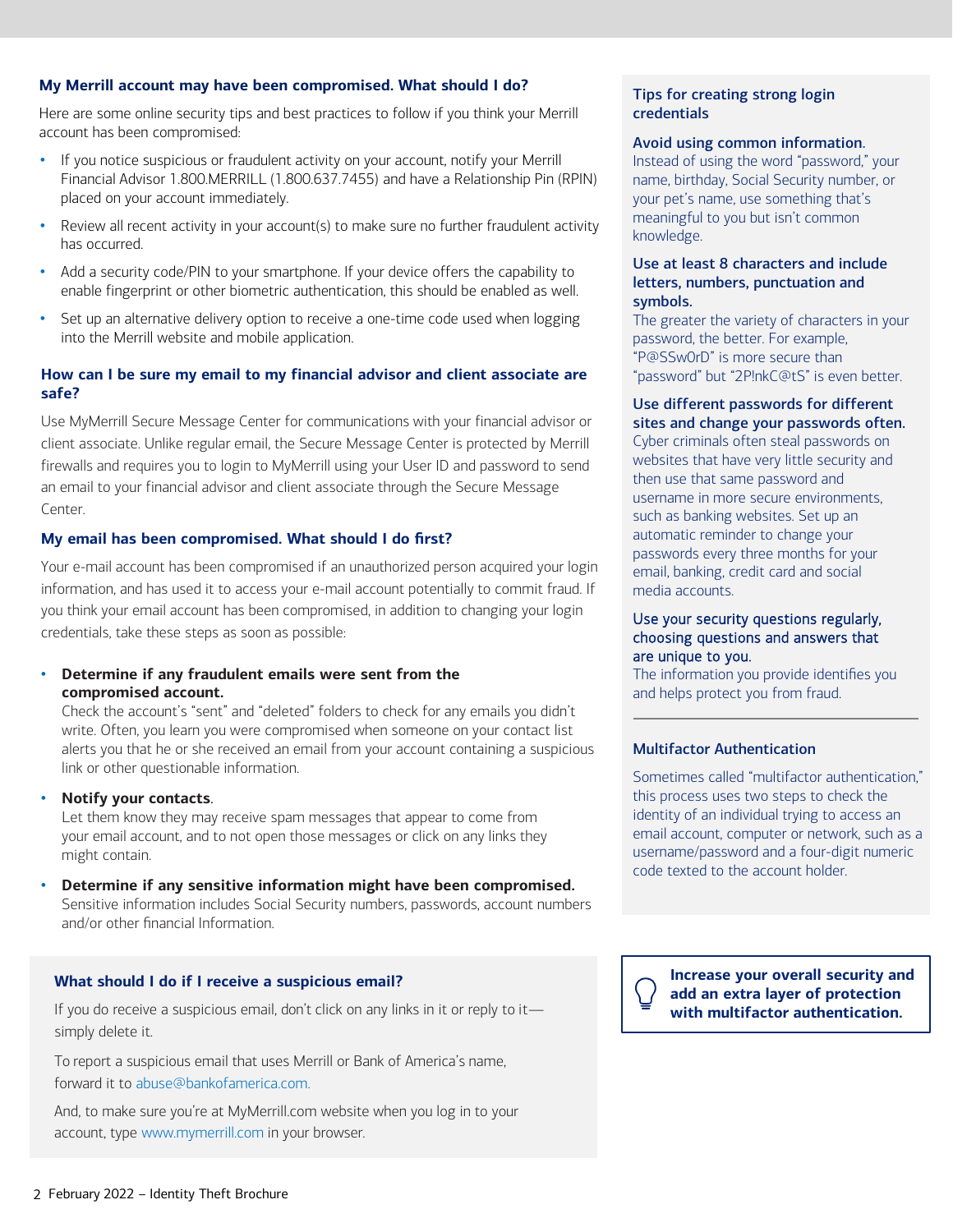## **How do I avoid getting malware on my computer?**

Malware is often used to steal personal information and to commit fraud. Here are some ways to help avoid getting malware on your computer:

- Don't download files from file sharing and social networking sites these sites can be distribution points for malware.
- Don't open or install any file/document attachment or free software from unknown sources.
- Don't click on pop-ups that ask for personal or financial information.

## **What can I do to make my computer more secure?**

- **Install and use malware protection software.** Merrill offers free IBM® Security Trusteer Rapport™ malware protection software. For more information about Trusteer Rapport™, visit the site listed in the box on the right.
- **Install and use anti-virus and anti-spyware protection.** This software detects and removes viruses and spyware, which can steal vital information. Run full system scans regularly instead of relying on quick scans.
- **Make sure your computer's firewall is on.**

A firewall puts a protective barrier between your computer and the Internet, and turning it off for even a short time increases the risk that your computer could be compromised. More information on activating this feature should be obtained from your computer's manufacturer.

• **Install operating system and software updates as soon as possible.**

Allow your computer to install updates automatically or at regularly scheduled intervals to keep your system current.

# **How can I make my browsing experience safer?**

Is your web browser up-to-date? If not, updating your computer, phone or tablet with the most recent version can help you stay protected while you're online.

For your online safety, avoid using free and public Wi-Fi connection for banking transactions. It is more secure to use legitimate banking apps over a cellular network. And, if available, use a virtual private network (VPN) to protect your data so your login credential aren't compromised by someone else using the same public Wi-Fi network. VPN provides security so that traffic sent through the VPN connection stays isolated from other computers on the network. Due to AML regulations - some VPN transactions may be restricted.

**Visit Merrill's [Security Center](http://www.ml.com/securitycenter) for additional tips and tools on how to increase your security, and stay protected against fraud and scams.**

# Malware

Short for "malicious software," it includes viruses, spyware, worms and trojans that are designed to infiltrate or damage a computer system.

# Protect yourself with IBM® Security Trusteer Rapport™

Trusteer Rapport<sup>™</sup> online fraud protection software is free from Merrill Lynch and helps protect you from malware and phishing attacks. Installing Trusteer Rapport™ is fast and easy.

[Download now](https://www.ibm.com/security/trusteer/%20landing-page/merrilllynch/)

#### Know the difference between Spoofing and Phishing

## Spoofing

Impersonating a reputable person or company you may have a relationship with (such as Bank of America or Merrill) — often with the goal of getting you to click on a link or open a file that downloads malware onto your system.

# Phishing

An attempt to get you to reveal personal, sensitive information (such as your Social Security number or account passwords) to the cyber criminal, who will use that information for financial gain.

## Is that banking mobile app legitimate? Three tell-tale signs:

- 1. The mobile app's author or developer is the bank itself.
- 2. The mobile app is offered on the official app store for your mobile device.
- 3. The mobile app is free. If you're being asked to pay for the download, confirm with your bank first — most mobile banking apps are free.